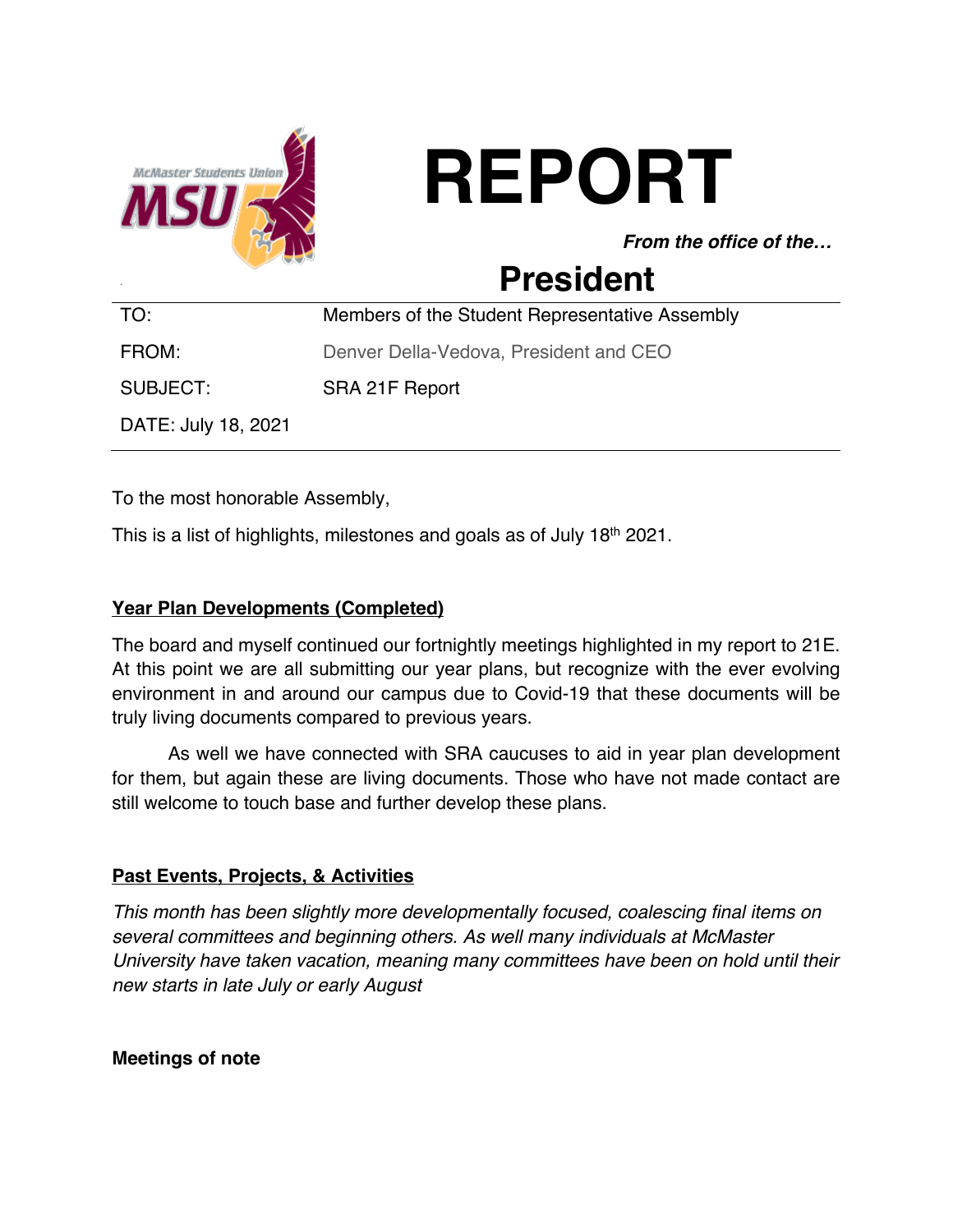*Many of the following are outlines of ongoing conversations that will develop into more actionable items as the year progresses. This is not a summary of all meetings but rather highlights.*

#### *Sean Van Koughnett*

I met with Sean several times through many shared tables but more recently we have had two small group discussions surrounding the non-academic activities planned for the fall. The first of these revolved around a need for stronger communication between the institution and students. I highlighted key reasons such as housing requirements as to why and where the communication needs to be stronger. I was directed to several other helpful sources and followed up on this (highlighted below). Our second conversation much more recently revolved around campus extracurriculars and the optimism towards finding some spaces and ability to host in person events, although there are more conversations to be had with several campus partners including EOHSS to determine how or if this could occur.

#### *Kim Dej*

Kim and I had a fruitful conversation surrounding the need for clearer communications with students. I highlighted specifically the need for clearer language on winter 2022; this included clarity on the large number of "TBD'' room assignments as these are just meant as temporary place holders. As well we discussed a need for clearer expectations on fall courses including the spaces, what the in-person courses will look like, amenities and study spaces this fall and transparency surrounding the decision making processes.

#### *Presidents council*

Presidents council had its first meeting near the end of June. Attendance was strong and the group discussed a number of initiatives for the year. There was significant interest in collaboration and the intent to create three committees. One for the Lotus initiative (a project started by Giancarlo to unify long term strategy amongst student leadership), another to discuss orientation plans for the class of 2024 and the final to an events committee to keep all parties in the loop on upcoming events in an attempt to spur collaboration and reduce duplicated efforts.

*Other*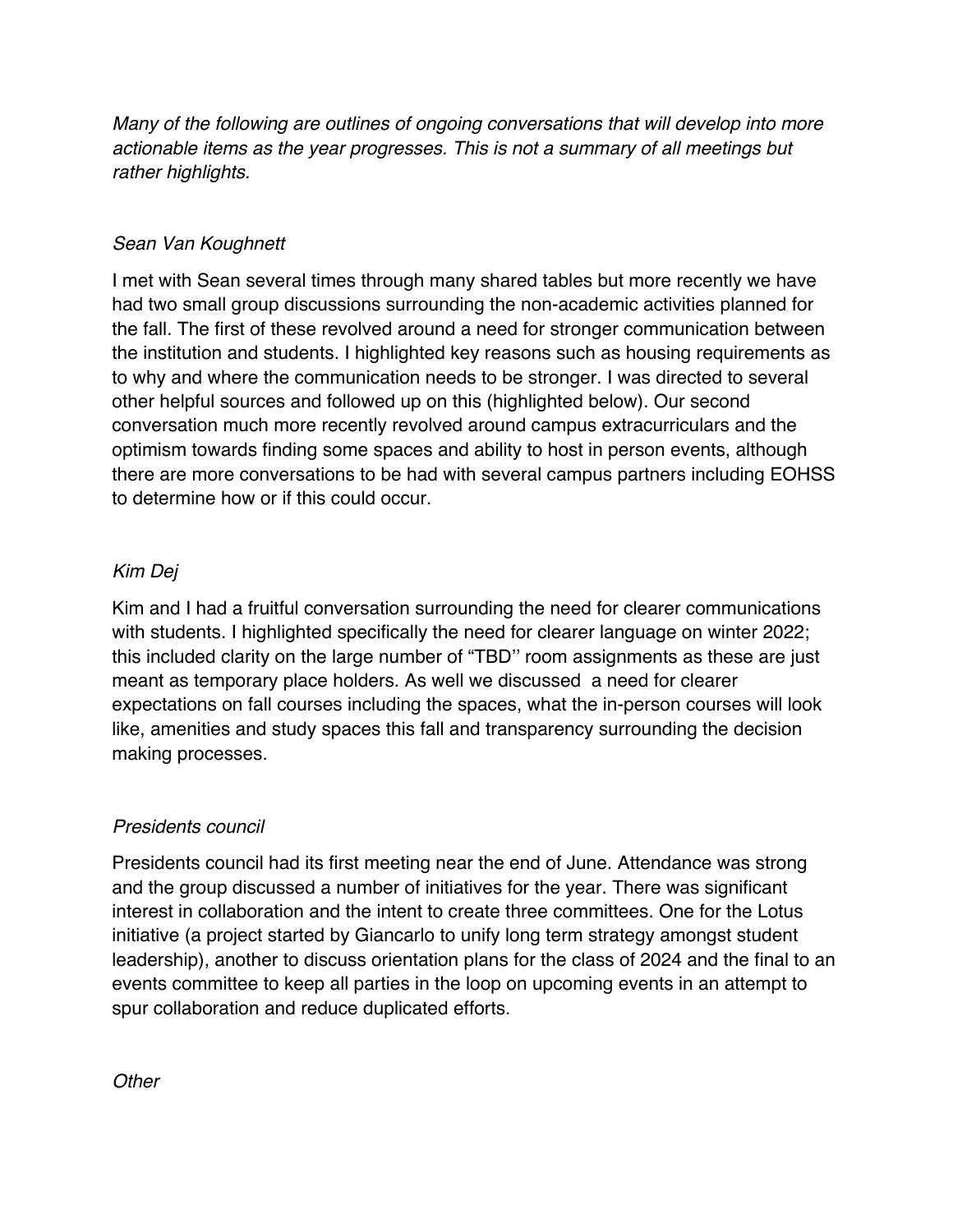As well I have had many other committees or 1:1 meetings with the university/other stakeholders. The following is a list of folks/groups you are welcome to reach out regarding,

Sexual violence Prevention and Response Task Force Sexual Violence and Prevention Response Office MUSC Board of Management 21/22 Return to McMaster Oversight Committee Meeting McMaster Okanagan Mental Health Task Force Sustainability Advisory Committee Return to Work Operations Group Full - time staff (all) Several different staff departments IT hiring Committee HR hiring Committee The library leadership Jenna courage and clubs Campus Wireless and MS 365 Student Email Steering Committee Ath and Rec Empowerment Squared

# **Student housing survey**

The board and our comms department developed a survey which can be found here. The intent for this is to have a clear idea of what our student population and traffic will look like on and off campus. With this we can better provide services based upon the needs of our student body for the fall semester.

# **Hiring committees**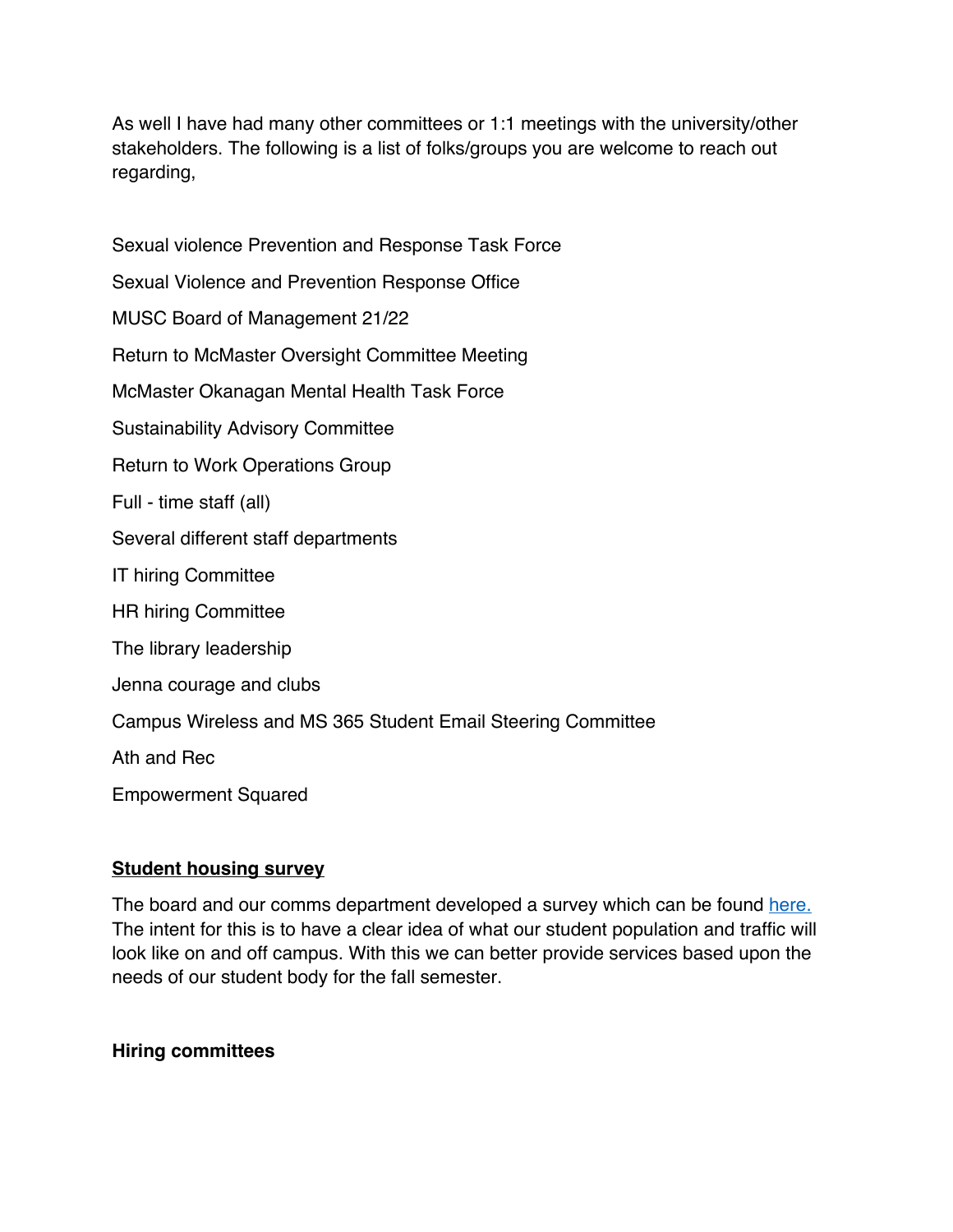I was on several hiring committees this month, aiding in the selection of an HR director, a graphic designer at The Underground, a club's assistant and a senior information tech. As well I have been recruited for a Director for the Sexual Violence Prevention and Response Office (SVPRO) and Anti-Oppression Program (AOP). The timeline for this hiring board is much longer than the previous four but should complete by the end of September.

# **Undergraduates of Canadian Research-Intensive Universities (UCRU)**

# *Internally*

Siobhan, Sneha (AVP PFA) and I have met to discuss federal goals but this is an ongoing conversation. Sneha and I will look for ways to secure funding for UCRU and in turn offset costs.

# *UCRU Governance*

I now have a seat on the UCRU Governance Committee. So far we started a policy review of our elections policy, which will be ongoing throughout the next few meetings.

# *UCRU Advocacy Committee*

I have a seat on the UCRU Advocacy Committee where we have discussed some of the goals for the organization surrounding our priorities. These are being brought by member schools, but in addition to these we are drafting a letters to both the Minister of Immigration, Refugees and Citizenship and the Minister of Infrastructure & Communities on international student vaccine access and emergency funding for interregional support respectively. In addition to this I had drafted a letter on indigenous student needs highlighting the lack of action regarding specific parts of the TRC. Advocacy committee will be addressing this in the near future.

# *Meetings through UCRU*

We have met with Landon Wilcock Senior Policy Advisor to the Liberal Caucus. We highlighted student's concerns surrounding student financial aid, mental health, international students & students with disabilities and followed up with a letter highlighting specific asks around each of these points.

# **Office hours and year plans**

The board has continued our commitment to office hours for the SRA to assist with year plans and goals. These will become regular check ins sorted by caucus come the fall to aid folks where applicable.